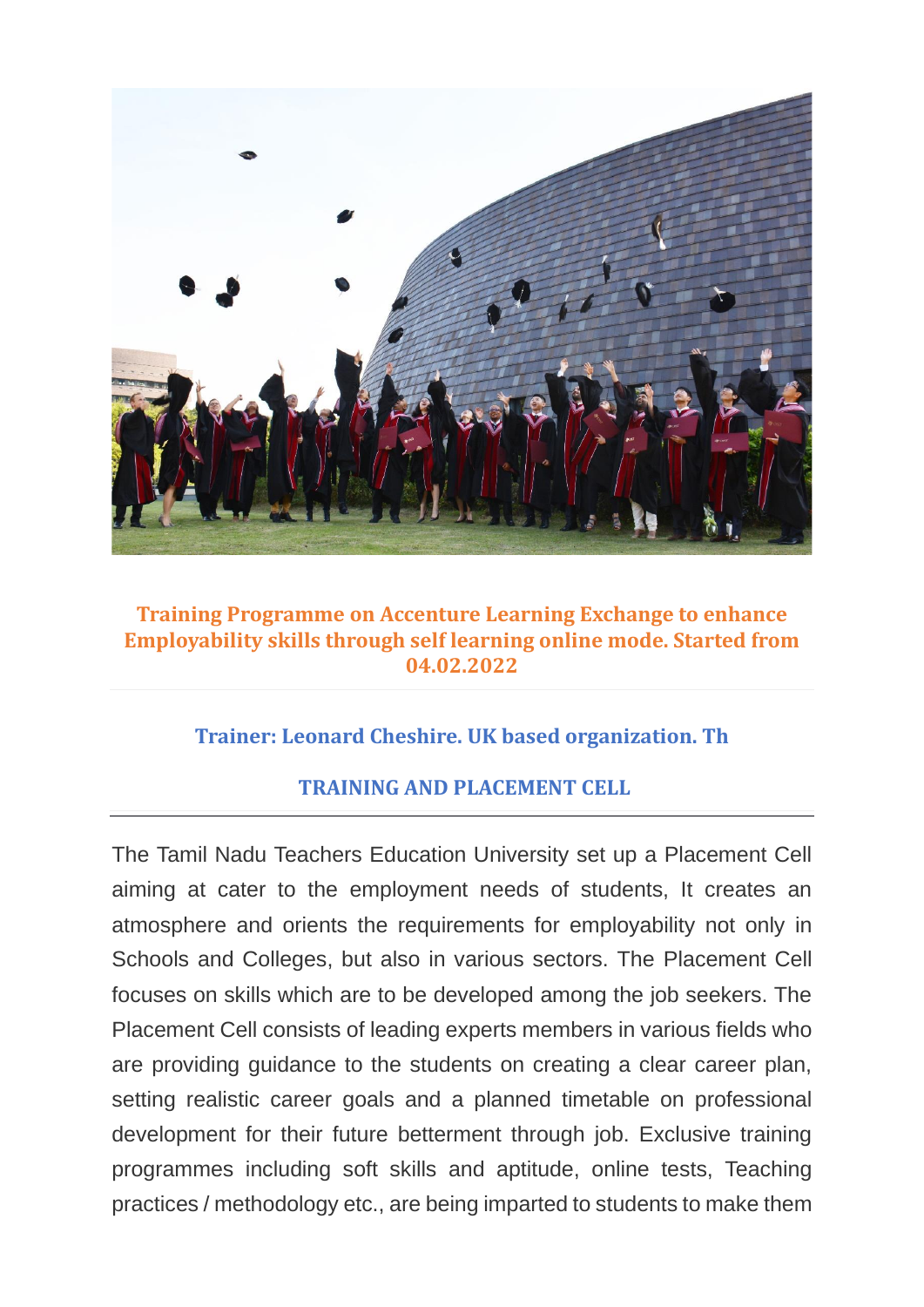to acquaint skills in broader areas. The Cell ensures to provide an optimum opportunity for all the students to fetch the most suited placement for them. It also helps to transform young minds into socially responsible individuals who can inspire, innovate and overcome challenges in the global environment to create opportunities themselves to explore and demonstrate their potential, adopting innovative practices to enhance teaching professional competencies.

# **Objectives**

The following are the objectives of the Placement Cell:

- To prepare the students to obtain employment opportunities immediately after completion of their programme of study;
- To arrange suitable experts to orient the students regarding the avenues in front of them for better placement;
- To provide hands-on-training to the students on soft-skill development and specific techniques to face interviews;
- To train the teacher-educators on placement services in order to make the students employable.

#### •

# **Training Activities**

Training and Placement Cell undertakes the following activities for the students to achieve the desired results and set targets.

- Create opportunity for the students to gain skills specific for their subject or industry of choice
- Train the students on "Personality development"
- Practice to be given on interview skills
- Promote the skills of communication, employability, problem solving and teaching required to land on their dream careers